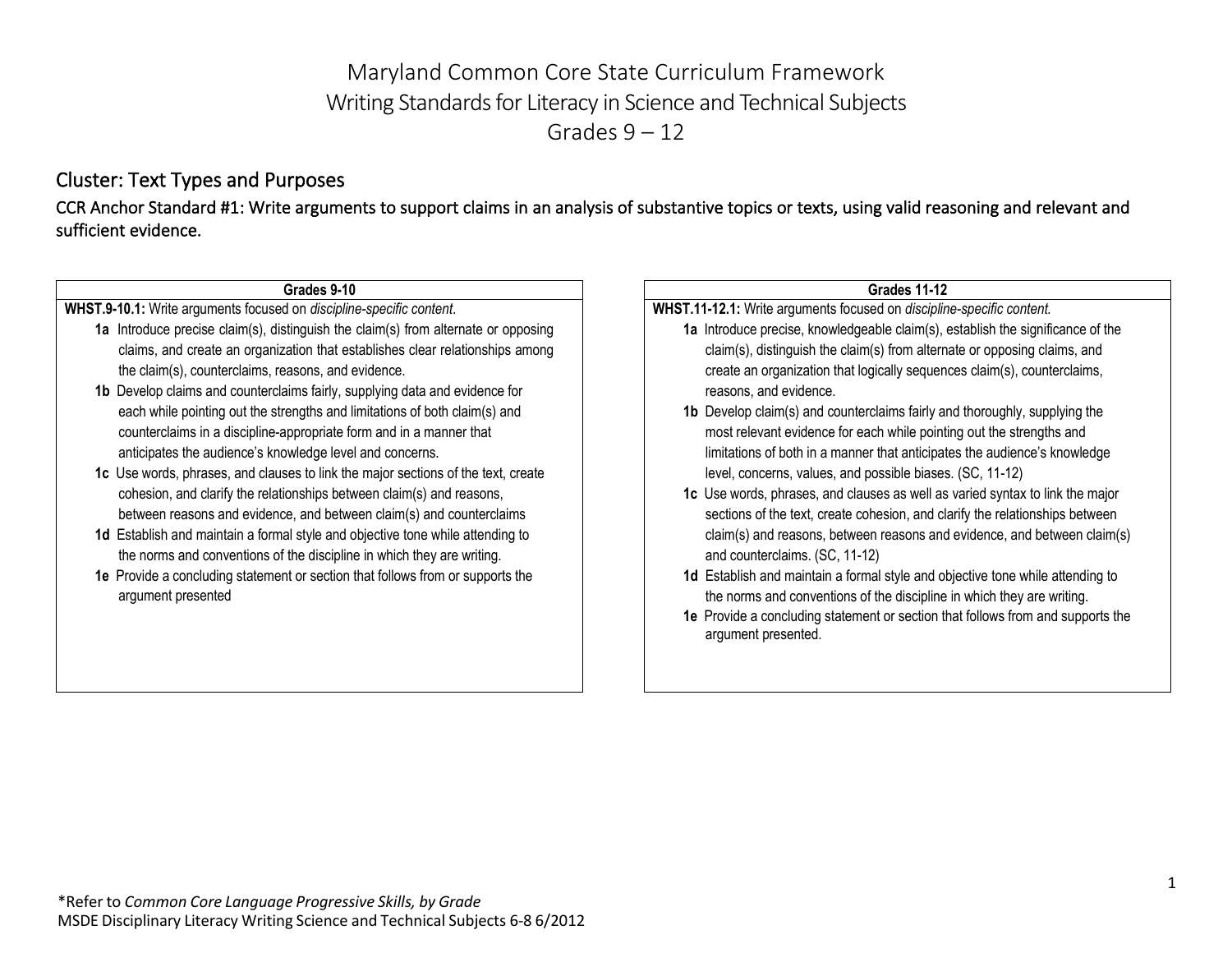**Grades 9-10** Essential Skills and Knowledge

- Narrow and refine the focus of a grade-appropriate complex science or technical question or problem.
	- o Analyze the topic to target information gathering.
	- o Gather reliable and valid information from print, non-print, and digital sources. (See CCSS RST.9-10.7; See also MD SML 2,0, 3.0,4.0)
	- o Evaluate information to determine sufficiency and relevancy.
	- $\circ$  Identify claim(s) and counter claims.
- Choose, apply, and maintain an organizational structure appropriate to the writing purpose. (See SL.9-10.1a, SL.9-10.4)
	- $\circ$  Establish clear structure that shows relationships among claim(s), counterclaims, reasons, and evidence/data.
	- o Logically sequence claims, counterclaims, reasons, and evidence/data.
- Construct an introduction that provides an explanation of the topic, a wellconstructed claim that states, refutes, or modifies a position. (See MD SLM 1.B.3)
- Develop the claims and counterclaims to support the body of the argument.
	- o Use fair and factual evidence/data while pointing out strengths and limitations of each.
- Draft the body of the argument.
	- o Attend to audience knowledge, interest, and concern.
	- o Use a wide range of academic and domain-specific vocabulary. (See CCSS L.9-10.6)
	- o Use words, phrases, and clauses appropriately to link major sections of the text to enhance and clarify the argument.
	- o Maintain a formal writing style.
	- o Integrate quotations and summarizations of source material appropriately. (See CCSS L.9.3; See also MD SLM 3.c.2, SLM 5.0)
	- o Use a standard format for citations. (See CCSS L.9.3; See also MD SLM 3.c.2, SLM 5.0)
- Write a relevant, concise, and effective conclusion. (See CCSS WHST .9-10.4, W.9-10.5)
- Apply the editing phase of the writing process independently. (See CCSS L.9-10.3.a)
- Apply the publishing phase of the writing process independently, using a variety of print, non-print, and digital formats. (See CCSS L.9-10.3.a, SL.4, SL.5, SL.6)
- See also MD SLM 4.0 and SL 9-10.4

### **Grades 11-12** Essential Skills and Knowledge

- Narrow and refine the focus of a grade-appropriate complex science or technical question or problem.
	- o Analyze the topic to target information gathering.
	- o Gather reliable and valid information from print, non-print, and digital sources. (See CCSS RST.9-10.7; See also MD SML 2,0, 3.0,4.0)
	- o Evaluate information to determine sufficiency and relevancy.
	- $\circ$  Identify claim(s) and counter claims.
- Choose, apply, and maintain an organizational structure appropriate to the writing purpose. (See SL.9-10.1a, SL.9-10.4)
- Establish clear structure that shows relationships among claim(s), counterclaims, reasons, and evidence.
	- o Logically sequence claims, counterclaims, reasons, and evidence.
- Construct an introduction that provides an explanation of the topic, a wellconstructed claim that states, refutes, or modifies a position. (See MD SLM 1.B.3)
- Develop the claims and counterclaims to support the body of the argument.
	- $\circ$  Use fair and factual evidence while pointing out strengths and limitations of each.
- Draft the body of the argument.
	- o Attend to audience knowledge, interest, and concern.
	- o Use a wide range of academic and domain-specific vocabulary. (See CCSS L.9-10.6)
	- o Use words, phrases, and clauses appropriately to link major sections of the text to enhance and clarify the argument.
	- o Maintain a formal writing style.
	- o Integrate quotations and summarizations of source material appropriately. (See CCSS L.9.3; See also MD SLM 3.c.2, SLM 5.0)
	- o Use a standard format for citations. (See CCSS L.9.3; See also MD SLM 3.c.2, SLM 5.0)
- Write a relevant, concise, and effective conclusion. (See CCSS WHST.9- 10.4, WHST.9-10.5)
- Apply the editing phase of the writing process independently. (See CCSS L.9- 10.3.a)
- Apply the publishing phase of the writing process independently, using a variety of print, non-print, and digital formats. (See CCSS L.9-10.3.a, SL.4, SL.5, SL.6)
- See also MD SLM 4.0 and SL 9-10.4.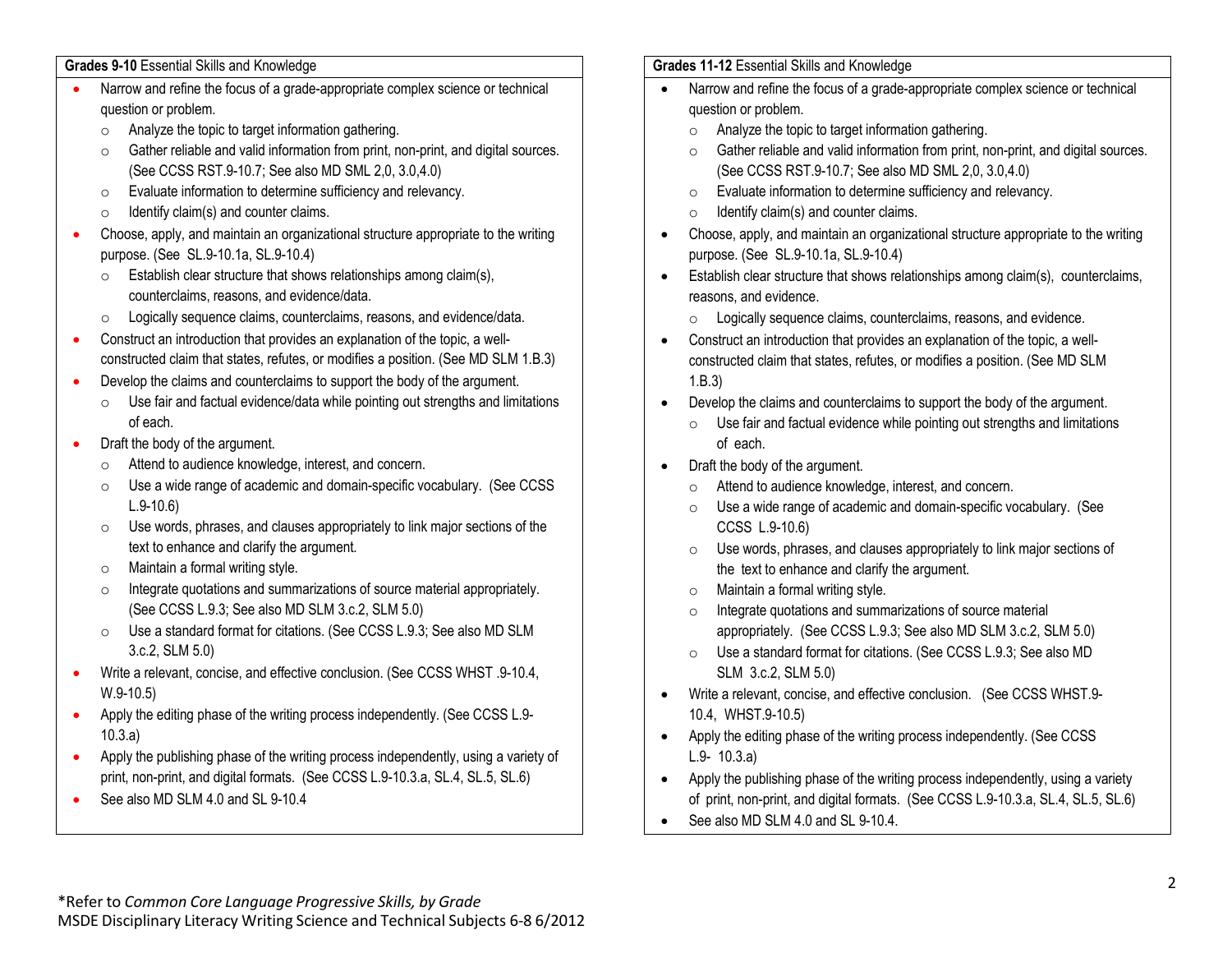CCR Anchor Standard #2: Write informative/explanatory texts to examine and convey complex ideas and information clearly and accurately through the effective selection, organization, and analysis of content.

| Grades 11-12                                                                                                                                             |
|----------------------------------------------------------------------------------------------------------------------------------------------------------|
| WHST.11-12.2 Write informative/explanatory texts, including the narration of historical                                                                  |
| events, scientific procedures/experiments, or technical processes.                                                                                       |
| 2a Introduce a topic; organize complex ideas, concepts, and information so that                                                                          |
| each new element builds on that which precedes it to create a unified whole;                                                                             |
| include formatting (e.g., headings), graphics (e.g., figures, tables), and                                                                               |
| multimedia when useful to aiding comprehension.                                                                                                          |
| 2b Develop the topic thoroughly by selecting the most significant and relevant                                                                           |
| facts, extended definitions, concrete details, quotations, or other information                                                                          |
| and examples appropriate to the audience's knowledge of the topic. (SC, 11-                                                                              |
| 12)                                                                                                                                                      |
| 2c Use varied transitions and sentence structures to link the major sections of the                                                                      |
| text, create cohesion, and clarify the relationships among ideas and concepts.                                                                           |
| 2d Use precise language and domain-specific vocabulary to manage the                                                                                     |
| complexity of the topic and convey a style appropriate to the discipline and                                                                             |
| context as well as to the expertise of likely readers.                                                                                                   |
|                                                                                                                                                          |
| 2e Establish and maintain a formal style and objective tone while attending to the<br>norms and conventions of the discipline in which they are writing. |
| 2f Provide a concluding statement or section that follows from and supports the                                                                          |
| information or explanation presented (e.g., articulating implications or the<br>significance of the topic.                                               |
|                                                                                                                                                          |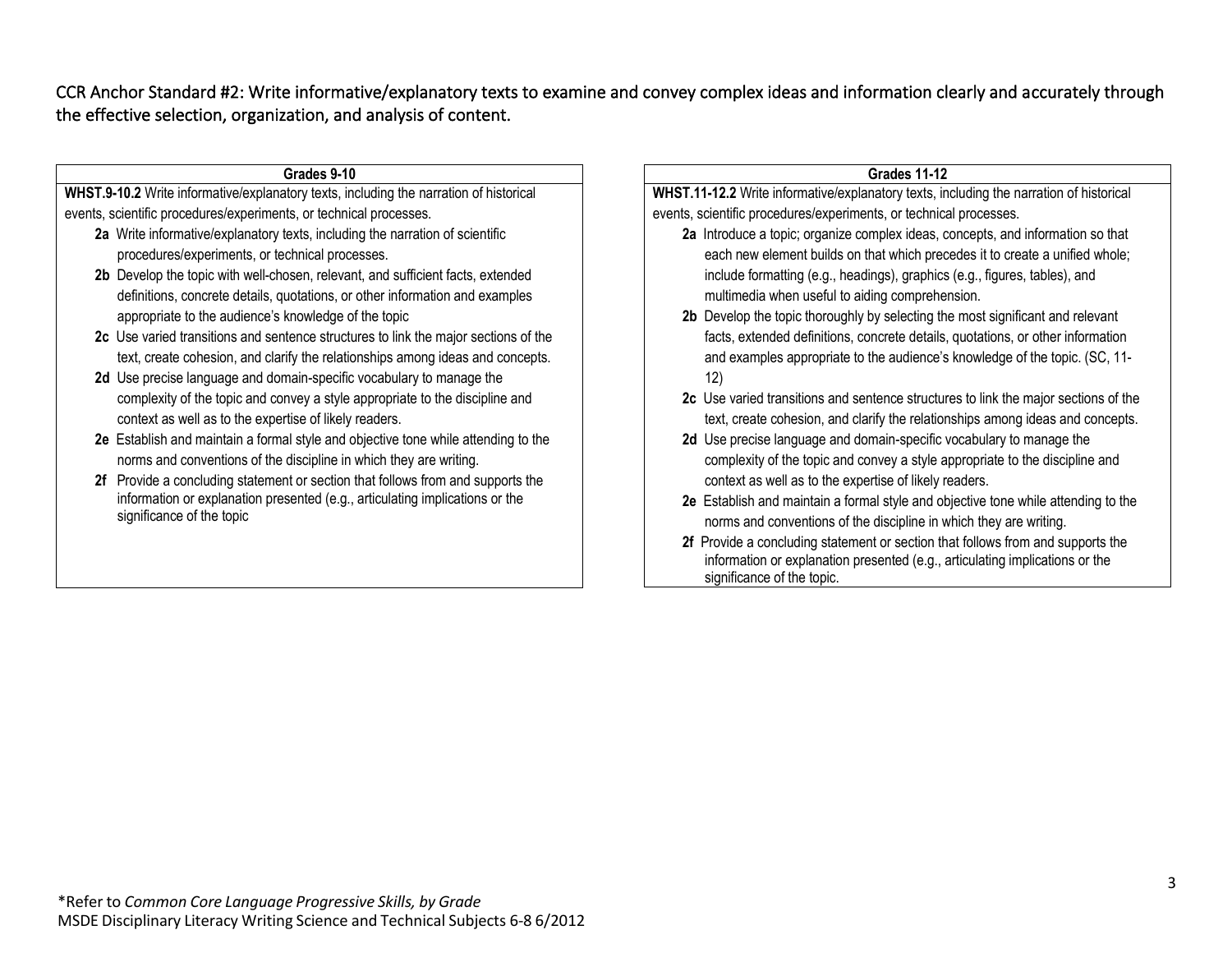**Grades 9-10** Essential Skills and Knowledge

- Narrow and refine the focus of a grade-appropriate complex topic/concept.
- Gather relevant information and evaluate the reliability and effectiveness.
- Select and organize information to support the development to the topic identified.
- Develop a well-constructed introduction that presents the topic, central idea, or concept.
- Develop the body of the informative or explanatory text.
	- o Evaluate gathered information to determine sufficiency and relevancy.
	- o Obtain other supporting reliable and valid facts, details, examples, and quotations from print, non-print, and digital sources. (See CCSS RH.9-10.8)
	- o Apply and maintain an organizational structure designed to clarify and connect complex ideas, concepts, and information. (See CCSS SL.9-10.1a, SL.9-10.4)
		- $\checkmark$  Use varied transitions to link the major sections of the text and clarify the relationships among ideas/concepts.
		- $\checkmark$  Use appropriate formatting of headings and graphics. (See CCSS L.9-10.3)
	- o Integrate quotations, paraphrases, and summarizations of source material. (See CCSS L.9-10.3)
	- o Use a wide range of academic and domain-specific vocabulary. (See CCSS L.9-10.6)
	- o Maintain a formal writing style.
- Use a standard format appropriately for citations. (See CCSS L.9-10.3a)
- Write a relevant, concise, and effective conclusion that integrate key components of the explanation and provides reinforcement for the explanation.
- Apply the editing phase of the writing process independently. (See CCSS L.9-10) .3a)
- Apply the publishing phase of the writing process independently, using a variety of print, non-print, and digital formats. (See CCSS WHST.9-10.6, L.9-10.3.a , SL.4, SL.5, SL.6)
- See also MD SLM 1.B.3, SLM 2.0, SLM 3.0, SLM, 4.0, SLM 5.0

### **Grades11-12** Essential Skills and Knowledge

- Narrow and refine the focus of a grade-appropriate complex topic.
- Gather relevant information and evaluate the reliability and effectiveness.
- Select and organize information to support the development to the topic identified
- Develop a well-constructed introduction that presents the topic, central idea, or concept
- Develop the body of the informative or explanatory text.
	- o Evaluate gathered information to determine sufficiency and relevancy.
	- o Obtain other supporting reliable and valid facts, details, examples, and quotations from print, non-print, and digital sources. (See CCSS RH.9- 10.8)
	- o Apply and maintain an organizational structure designed to clarify and connect complex ideas, concepts, and information. (See CCSS SL.9- 10.1a, SL.9-10.4)
		- $\checkmark$  Use varied transitions to link the major sections of the text and clarify the relationships among ideas/concepts.
		- $\checkmark$  Use appropriate formatting of headings and graphics. (See CCSS  $-$  L.9- 10.3)
	- $\circ$  Integrate quotations, paraphrases, and summarizations of source material. (See CCSS L.9-10.3)
- Use a standard format appropriately for citations. (See CCSS L.9-10.3a)
- Write relevant, concise, and effective conclusions that integrate key components of the explanation and provides reinforcement for the explanation.
- Apply the editing phase of the writing process independently. (See CCSS L.9-10 .3a)
- Apply the publishing phase of the writing process independently, using a variety of print, non-print, and digital formats. (See CCSS WHST.9-10.6, L.9-10.3.a , SL.4, SL.5, SL.6)
- See also MD SLM 1.B.3, SLM 2.0, SLM 3.0, SLM, 4.0, SLM 5.0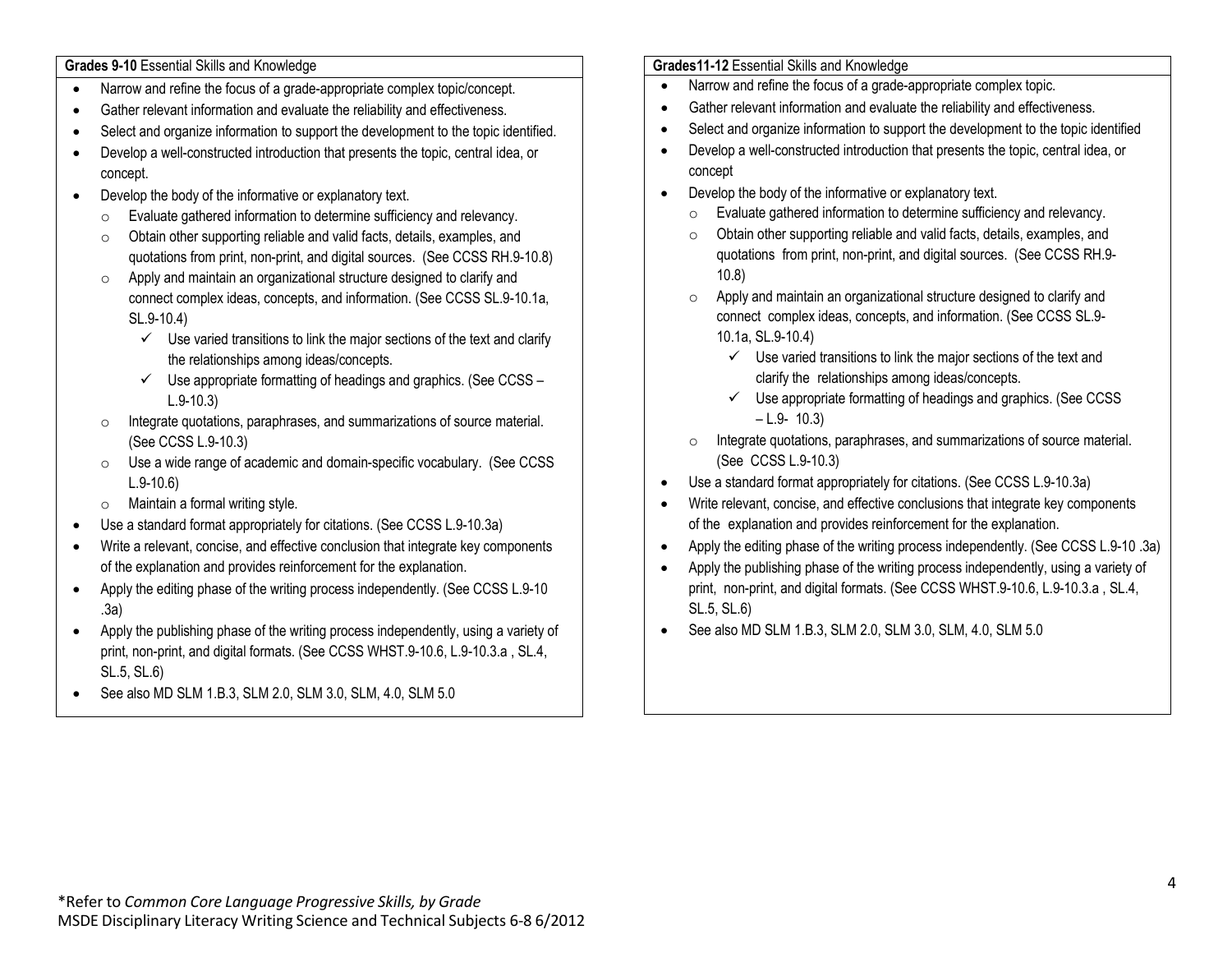CCR Anchor Standard #3: Write narratives to develop real or imagined experiences or events using effective technique, well-chosen details, and wellstructured event sequences.

#### **Grades 9-10**

**WHST.9-10.**3 Not applicable as a separate requirement.

(Note: Students' narrative skills continue to grow in these grades. The Standards require that students be able to incorporate narrative elements effectively into arguments and informative/explanatory texts. In science and technical subjects, students must be able to write precise descriptions of the step-by-step procedures they use in investigations or technical work that others can replicate them and (possible) reach the same results. Students must also be able to write detailed and accurate observations made during an investigation or while testing a design.)

### **Grades 11-12**

**WHST.11-12.3 Not applicable as a separate requirement**.

(Note: Students' narrative skills continue to grow in these grades. The Standards require that students be able to incorporate narrative elements effectively into arguments and informative/explanatory texts. In science and technical subjects, students must be able to write precise descriptions of the step-by-step procedures they use in investigations or technical work that others can replicate them and (possible) reach the same results. Students must also be able to write detailed and accurate observations made during an investigation or while testing a design.)

## Cluster: Production and Distribution of Writing

CCR Anchor Standard #4: Produce clear and coherent writing in which the development, organization, and style are appropriate to task, purpose, and audience.

| Grades 9-10                                                                                                                                         |                       |
|-----------------------------------------------------------------------------------------------------------------------------------------------------|-----------------------|
| WHST.9-10.4 Produce clear and coherent writing in which the development, organization,<br>and style are appropriate to task, purpose, and audience. | <b>WHST</b><br>and st |
| <b>Essential Skills and Knowledge</b>                                                                                                               | Essen                 |
| Establish the purpose and audience of the writing piece.                                                                                            | $\bullet$             |
| Apply and maintain an organizational structure designed to clarify and connect                                                                      |                       |
| complex ideas, concepts, and information. (See CCSS SL.9-10.1.a, SL.9-10.4)                                                                         |                       |
| See Grades 9-10: WHST 1, WHST 2, WHST 3, WHST 7, SL1.a, and SL4 of CCSC                                                                             |                       |

- Framework for specific application.
- See also MD SC standard SLM 5.0

| <b>Grades 11-12</b> |  |  |  |
|---------------------|--|--|--|
|---------------------|--|--|--|

**F.11-12.4** Produce clear and coherent writing in which the development, organization, tyle are appropriate to task, purpose, and audience.

Itial Skills and Knowledge

- Establish the purpose and audience of the writing piece.
- Apply and maintain an organizational structure designed to clarify and connect complex ideas, concepts, and information. (See CCSS SL.9-10.1.a, SL.9-10.4)
- See Grades 9-10: WHST 1, WHST 2, WHST 3, WHST 7, SL1.a and SL.4 of CCSC Framework for specific application.
- See also MD SC standard SLM 5.0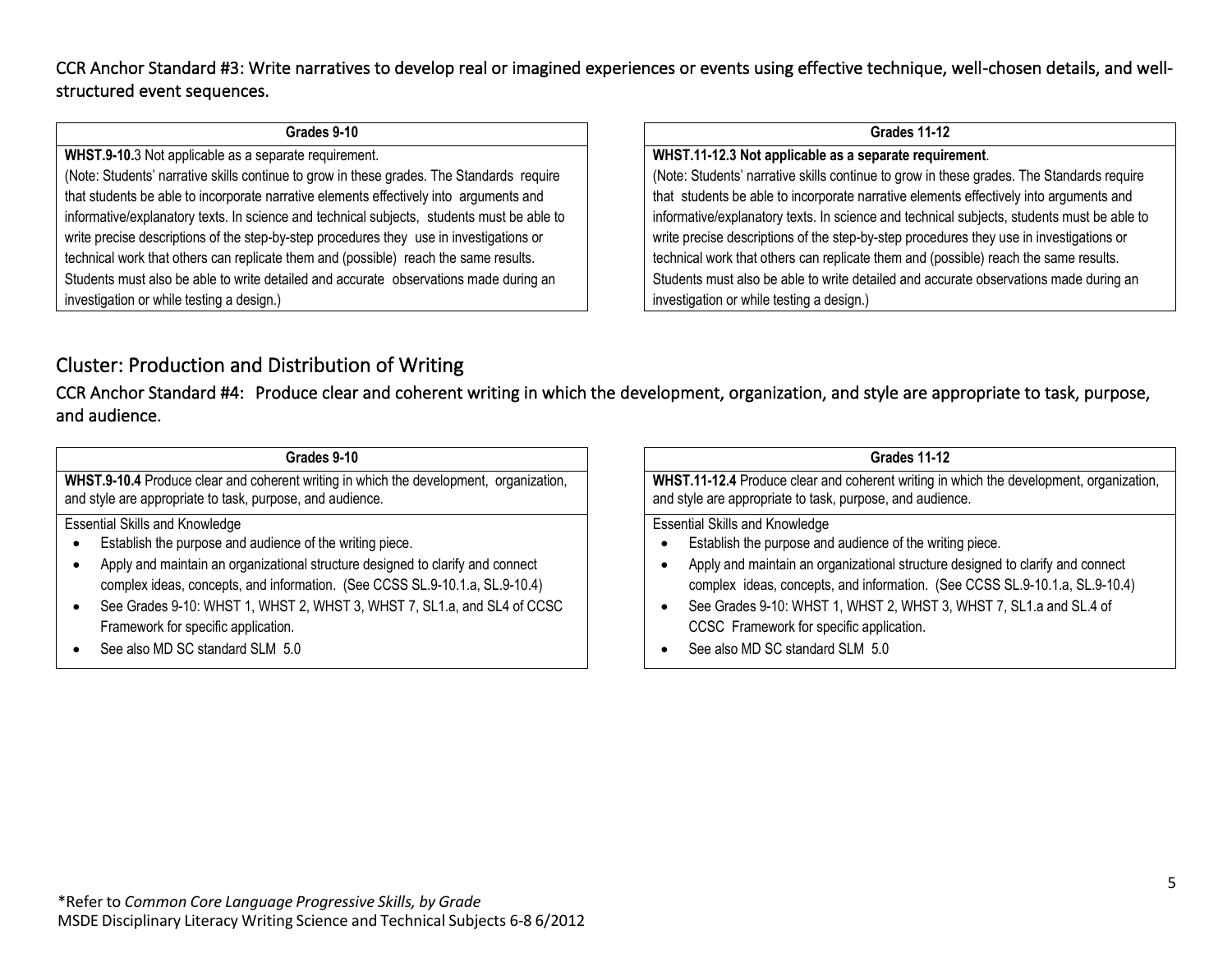CCR Anchor Standard #5: Develop and strengthen writing as needed by planning, revising, editing, rewriting, or trying a new approach, focusing on addressing what is most significant for a specific purpose and audience.

| Grades 9-10                                                                                                                                                                                                          |                         |
|----------------------------------------------------------------------------------------------------------------------------------------------------------------------------------------------------------------------|-------------------------|
| WHST.9-10.5 Develop and strengthen writing as needed by planning, revising, editing,<br>rewriting, or trying a new approach, focusing on addressing what is most significant for a<br>specific purpose and audience. | <b>WH</b><br>rew<br>spe |
| <b>Essential Skills and Knowledge</b>                                                                                                                                                                                | Ess                     |
| Revise for clarity and effective organization of evidence and/or information.<br>$\bullet$                                                                                                                           | $\bullet$               |
| Edit for Standard English grammar and usage when writing and speaking.<br>$\bullet$                                                                                                                                  |                         |
| Use complete sentences. (See CCSS L.4.1f*)<br>$\circ$                                                                                                                                                                |                         |
| Use correct spelling, capitalization, and punctuation, (See CCSS L.9-10.2;<br>$\circ$<br>see also CCSS L.4.3b* and CCSS L.4.1f*)                                                                                     |                         |
| See Grades 9-10: WHST 1, WHST 2, WHST 3, WHST 7, and SL.4 of CCSC                                                                                                                                                    |                         |

Framework for specific application.

**Grades 11-12**

**IST.11-12.5** Develop and strengthen writing as needed by planning, revising, editing, riting, or trying a new approach, focusing on addressing what is most significant for a ecific purpose and audience.

sential Skills and Knowledge

- Revise for clarity and effective organization of evidence and/or information.
- Edit for Standard English grammar and usage when writing and speaking.
	- o Use complete sentences. (See CCSS L.4.1f\*)
	- o Use correct spelling, capitalization, and punctuation. (See CCSS L.9-10.2; see also CCSS L.4.3b\* and CCSS L.4.1f\*)
- See Grades 11-12: WHST 1, WHST 2, WHST 3, WHST 7, and SL.4 of CCSC Framework for specific application.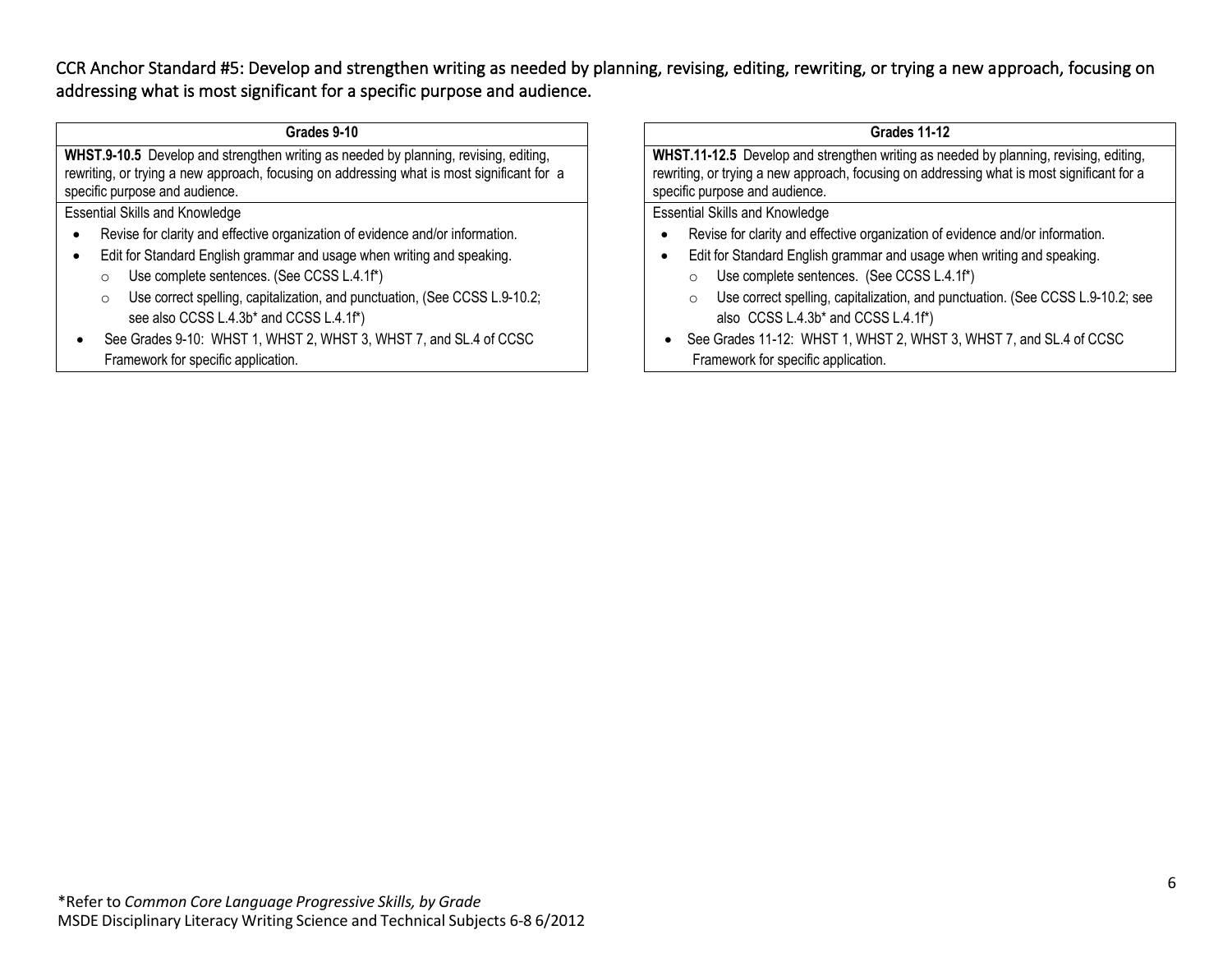## CCR Anchor Standard #6 Use technology, including the Internet, to produce and publish writing and to interact and collaborate with others.

| Grades 9-10                                                                                                                                                                                                                                                                                                                                                                                                                                                                                                                                                                                                                                                                                                                                                                                                                                                                                                                                                                                                                                                                                            | <b>Grades 11-12</b>                                                                                                                                                                                                                                                                                                                                                                                                                                                                                                                                                                                                                                                                                                                                                                                                                                                                                                                                                                                                                   |
|--------------------------------------------------------------------------------------------------------------------------------------------------------------------------------------------------------------------------------------------------------------------------------------------------------------------------------------------------------------------------------------------------------------------------------------------------------------------------------------------------------------------------------------------------------------------------------------------------------------------------------------------------------------------------------------------------------------------------------------------------------------------------------------------------------------------------------------------------------------------------------------------------------------------------------------------------------------------------------------------------------------------------------------------------------------------------------------------------------|---------------------------------------------------------------------------------------------------------------------------------------------------------------------------------------------------------------------------------------------------------------------------------------------------------------------------------------------------------------------------------------------------------------------------------------------------------------------------------------------------------------------------------------------------------------------------------------------------------------------------------------------------------------------------------------------------------------------------------------------------------------------------------------------------------------------------------------------------------------------------------------------------------------------------------------------------------------------------------------------------------------------------------------|
| WHST.9-10.6 Use technology, including the Internet, to produce, publish, and update<br>individual or shared writing products, taking advantage of technology's capacity to link to<br>other information and to display information flexibly and dynamically.                                                                                                                                                                                                                                                                                                                                                                                                                                                                                                                                                                                                                                                                                                                                                                                                                                           | WHST.11-12.6 Use technology, including the Internet, to produce, publish, and update<br>individual or shared writing products in response to ongoing feedback, including new<br>arguments or information.                                                                                                                                                                                                                                                                                                                                                                                                                                                                                                                                                                                                                                                                                                                                                                                                                             |
| <b>Essential Skills and Knowledge</b><br>Apply and/or adapt the MD Technology Literacy State Standards to the writing<br>process as appropriate for different writing tasks, purposes, and audiences.<br>Apply computer literacy and keyboarding skills at the proficient level as defined in<br>"A Companion to the Maryland Technology Literacy Standards for Students."<br>Integrate multimedia and visual displays into presentations to clarify information,<br>strengthen claims and evidence, and add interest. (See CCSS SL.8.5)<br>Use network resources effectively and efficiently. (See MTSSL 8 1A1.a.)<br>Use technology responsibly to enhance learning, collaboration, and communication.<br>(See MTLSS 8 2A1, 2B1, 2B2, 2B3, 3A1, 3B1, 3C1, 4A1, 4B1.)<br>Use technology to locate, evaluate, and organize information. (See MTLSS 8 5A1,<br>5B1.)<br>Use technology to solve problems by strategizing, analyzing and communicating<br>data, and examining solutions. (See MTLSS 8 6A1, 6A2, 6A3, 6A4, 6A5, 6B.)<br>See also MD SLM 2.0, SLM 3.0, SLM 4.0, SLM 5.0, MTLSS 5.0, TL 6.0. | <b>Essential Skills and Knowledge</b><br>Apply and/or adapt the MD Technology Literacy State Standards to the writing<br>process as appropriate for different writing tasks, purposes, and audiences.<br>Apply computer literacy and keyboarding skills at the proficient level as defined<br>in "A Companion to the Maryland Technology Literacy Standards for<br>Students."<br>Integrate multimedia and visual displays into presentations to clarify<br>information, strengthen claims and evidence, and add interest. (See<br>CCSS SL.8.5<br>Use network resources effectively and efficiently. (See MTLSS 8 1A1.a.)<br>Use technology responsibly to enhance learning, collaboration, and communication.<br>(See MTLSS 8 2A1, 2B1, 2B2, 2B3, 3A1, 3B1, 3C1, 4A1, 4B1.)<br>Use technology to locate, evaluate, and organize information. (See MTLSS 8 5A1,<br>5B1.)<br>Use technology to solve problems by strategizing, analyzing and communicating<br>data, and examining solutions. (See MTLSS 8 6A1, 6A2, 6A3, 6A4, 6A5, 6B.) |

• See also MD SLM 2.0, SLM 3.0, SLM 4.0, SLM 5.0, MTLSS 5.0, MTLSS 6.0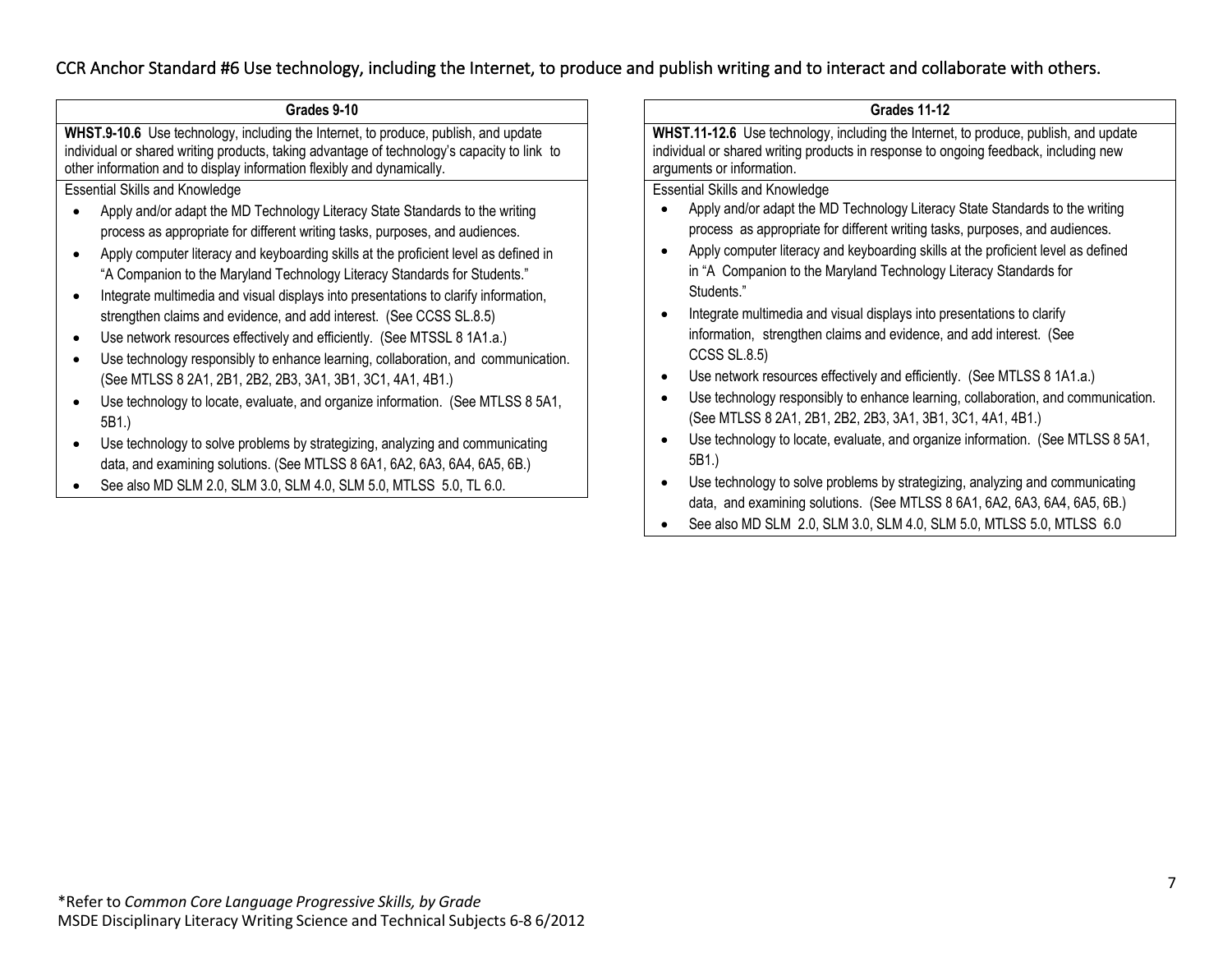# Cluster: Research to Build and Present Knowledge

CCR Anchor Standard #7: Conduct short and well as more sustained research projects based on focused questions, demonstrating understanding of the subject under investigation.

| Grades 9-10                                                                              | <b>Grades 11-12</b>                                                                      |
|------------------------------------------------------------------------------------------|------------------------------------------------------------------------------------------|
| WHST.9-10.7 Conduct short as well as more sustained research projects to answer a        | WHST.11-12.7 - Conduct short as well as more sustained research projects to answer a     |
| question (including a self-generated question) or solve a problem; narrow or broaden the | question (including a self-generated question) or solve a problem; narrow or broaden the |
| inquiry when appropriate; synthesize multiple sources on the subject, demonstrating      | inquiry when appropriate; synthesize multiple sources on the subject, demonstrating      |
| understanding of the subject under investigation.                                        | understanding of the subject under investigation.                                        |
| <b>Essential Skills and Knowledge</b>                                                    | <b>Essential Skills and Knowledge</b>                                                    |
| Define a problem, formulate questions, and refine a problem and/or question as it        | Define a problem, formulate questions, and refine as it relates to a particular          |
| relates to a particular scientific or technical issue or event. (See MD SLM 1.0)         | scientific or technical issue or event. (See MD SLM 1.0)                                 |
| Identify, locate, evaluate, and select scientific and technical sources in a wide        | Identify, locate, evaluate, and select scientific and technical sources in a wide        |
| variety of formats to meet the information need in an ethical manner.                    | variety of formats to meet the information need in an ethical manner.                    |
| (See MD SLM 2.0)                                                                         | (See MD SLM 2.0)                                                                         |
| Find, generate, record, and organize information relevant to the needed                  | Find, generate, record, and organize information relevant to the needed                  |
| information in an ethical manner. (See MD SLM 3.0)                                       | information in an ethical manner (See MD SLM 3.0)                                        |
| Interpret recorded data/information to create new understandings, and knowledge          | Interpret recorded data/information to create new understandings, and                    |
| related to the information need in an ethical manner. (See MD SLM 4.0)                   | knowledge related to the information need in an ethical manner. (See MD                  |
| Share findings/conclusions in an appropriate format to support written, oral, and        | SLM 4.0)                                                                                 |
| multimedia information products and evaluate the product and the process in an           | Share findings/conclusions in an appropriate format to support written, oral, and        |
| ethical manner. (See MD SLM 5.0)                                                         | multimedia information products and evaluate the product and the process in an           |
| Demonstrate command of the conventions of Standard English grammar and                   | ethical manner. (See MD SLM 5.0)                                                         |
| usage when writing or speaking.                                                          | Demonstrate command of the conventions of Standard English grammar and                   |
| See CCSS Grades 9-10: WHST 1, WHST 2, WHST 7, SL2, RST.5, RST.7, and                     | usage when writing or speaking.                                                          |
| RST.8 for specific application.                                                          | See CCSS Grades 11-12: WHST 1, WHST 2, WHST 7, SL2, RST.5, RST.7, and                    |
| See MTLSS 5.0, TL 6.0                                                                    | RST.8 for specific application.                                                          |
|                                                                                          | See MTLSS 5.0, TL 6.0                                                                    |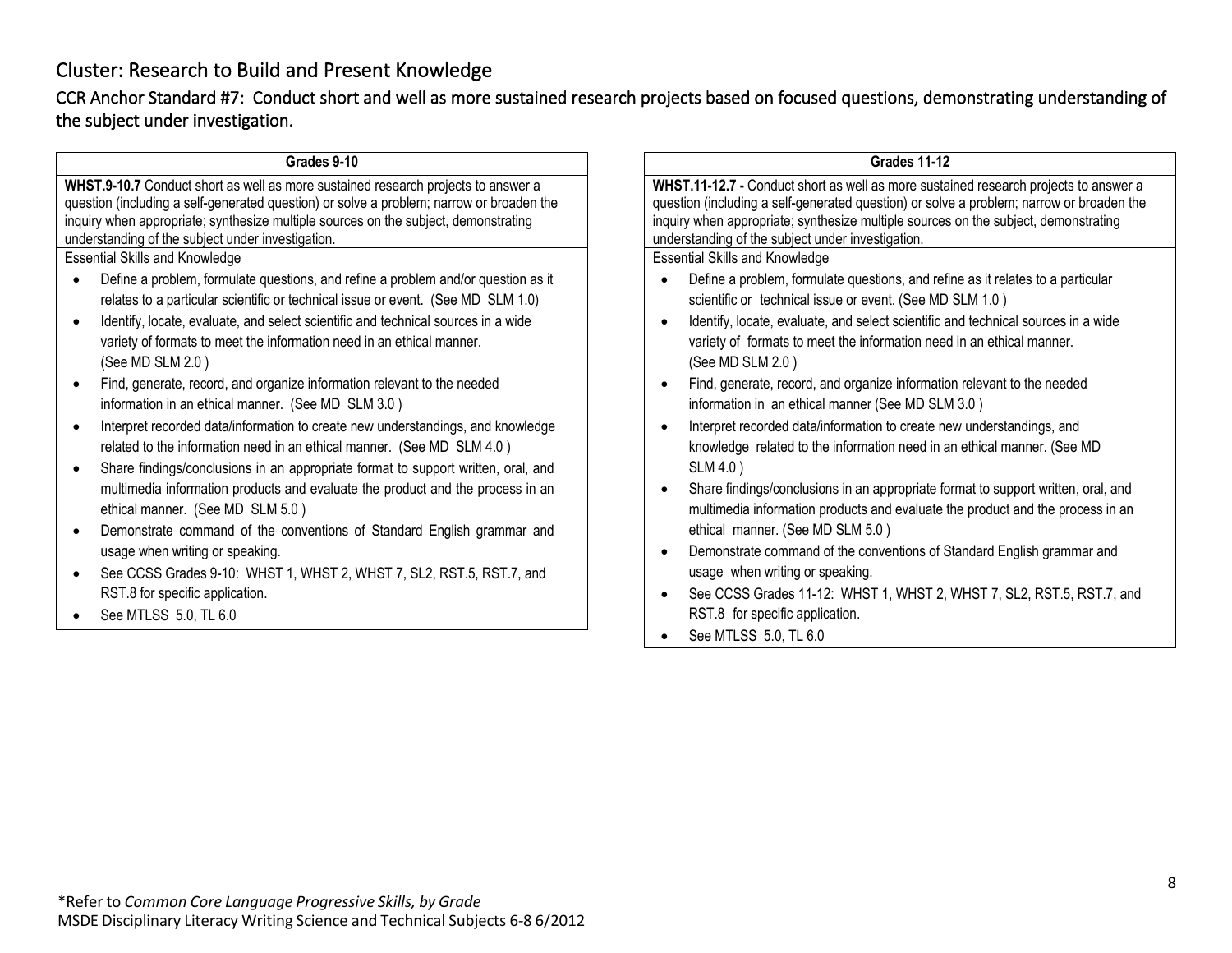CCR Anchor Standard #8: Gather relevant information from multiple print and digital sources, assess the credibility and accuracy of each source, and integrate the information while avoiding plagiarism.

| Grades 9-10 |  |
|-------------|--|
|-------------|--|

**WHST.9-10.8** Gather relevant information from multiple authoritative print and digital sources, using advanced searches effectively; assess the usefulness of each source in answering the research question; integrate information into the text selectively to maintain the flow of ideas, avoiding plagiarism and following a standard format for citation.

Essential Skills and Knowledge

- Find, generate, record, and organize scientific and technical source material relevant to the research purpose in an ethical manner. (See also MD SLM 3.0 )
- Interpret recorded data/information to create new understandings, and knowledge related to the research purpose in an ethical manner. (See also MD SLM 4.0 )
- Share findings/conclusions in an appropriate format to support written, oral, and multimedia information products and evaluate the product and the process in an ethical manner. (See also MD SLM 5.0)
- Cite evidence and information accurately and appropriately. (See CCSS L.9- 10.3a; See also MD SLM 5.0)
- See CCSS Grades 9-10: WHST1, WHST 2, WHST 7, SL2, RST8, and RST.9 for specific application.

**Grades 11-12**

**WHST.11-12.8** Gather relevant information from multiple authoritative print and digital sources, using advanced searches effectively; assess the strengths and limitations of each source in terms of the specific task, purpose, and audience; integrate information into the text selectively to maintain the flow of ideas, avoiding plagiarism and overreliance on any one source and following a standard format for citation.

Essential Skills and Knowledge

- Find, generate, record, and organize scientific and technical source material relevant to the research purpose in an ethical manner. (See also MD SLM 3.0 )
- Interpret recorded data/information to create new understandings, and knowledge related to the research purpose in an ethical manner. (See also MD SLM 4.0 )
- Share findings/conclusions in an appropriate format to support written, oral, and multimedia information products and evaluate the product and the process in an ethical manner. (See also MD SLM 5.0 )
- Cite evidence and information accurately and appropriately. (See CCSS L.9-10.3a; See also MD SLM 5.0).
- See CCSS Grades 11-12: WHST 1, WHST 2, WHST 7, SL2, RST.8, and RST .9 for specific application

## Cluster: Research to Build and Present Knowledge

CCR Anchor Standard #9: Draw evidence from literary or informational texts to support analysis, reflection and research.

| Grades 9-10                                                                                                                                                                                                                              |  |  |
|------------------------------------------------------------------------------------------------------------------------------------------------------------------------------------------------------------------------------------------|--|--|
| WHST.9-10.9 Draw evidence from informational texts to support analysis, reflection, and<br>research.                                                                                                                                     |  |  |
| <b>Essential Skills and Knowledge</b>                                                                                                                                                                                                    |  |  |
| Write in response to grade-level print, non-print, and digital informational text(s)<br>with an emphasis on comparison and contrast, cause and effect, as well as<br>contextual analysis in the scope of science and technical subjects. |  |  |
| Demonstrate command of the conventions of Standard English grammar and<br>usage when writing or speaking.                                                                                                                                |  |  |

#### **Grades 11-12**

**WHST.11-12.9** Draw evidence from informational texts to support analysis, reflection, and research.

Essential Skills and Knowledge

- Write in response to grade-level print, non-print, and digital informational text(s) with an emphasis on comparison and contrast, cause and effect, as well as contextual analysis in the scope of science and technical subjects.
- Demonstrate command of the conventions of Standard English grammar and usage when writing or speaking.